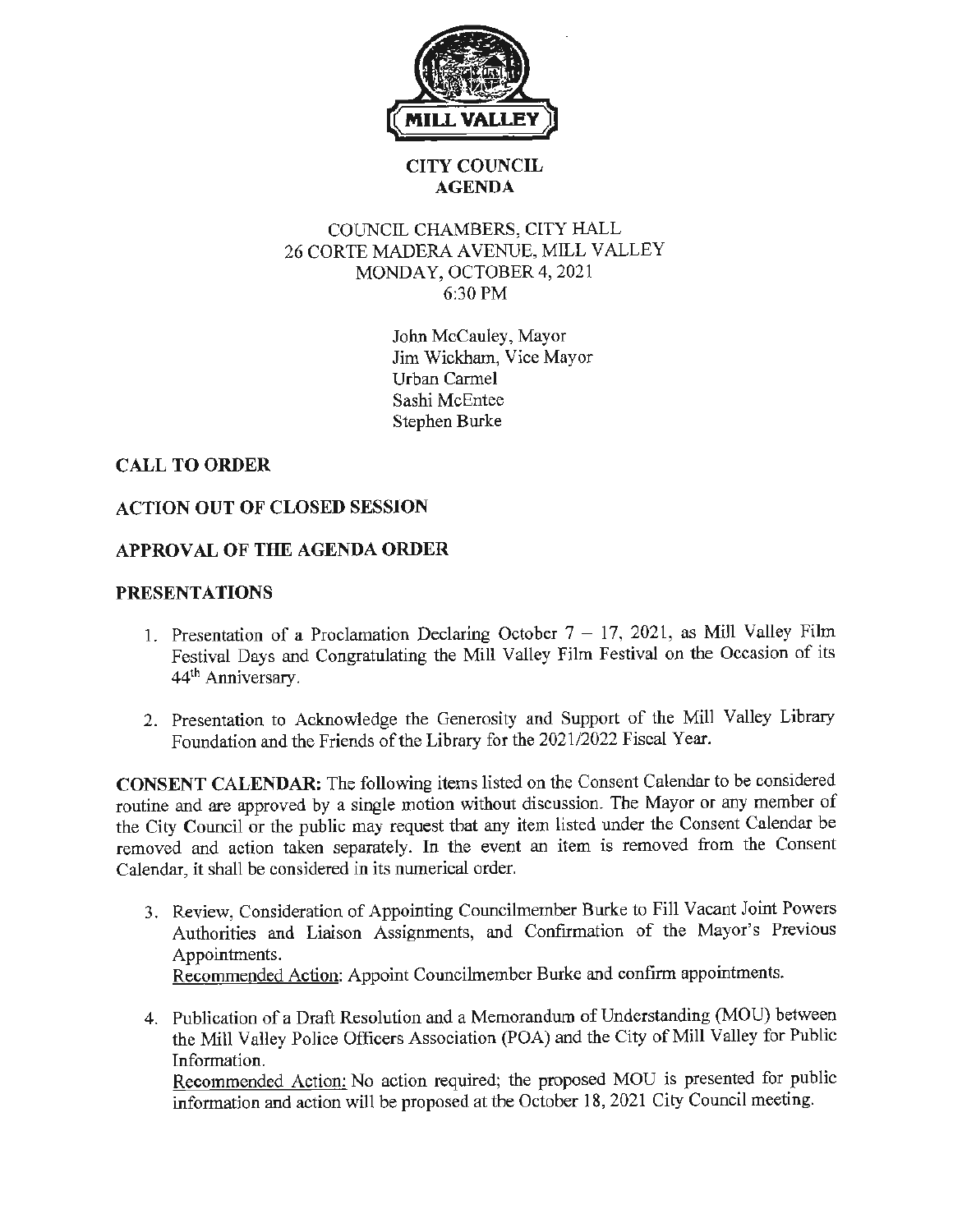#### *Regular City Council Meeting Agenda, October 4, 2021*

5. Receive Report and Authorize the Request to Provide Sewer Connection and Service to a Property Located Outside of City of Mill Valley Boundaries **(11** Brighton Boulevard) Subject to Marin Local Agency Formation Commission (LAFCo) Approval and Authorize Staff to Execute the Outside Service Agreement. Recommended Action: Authorize the connection and service subject to Marin LAFCo

approval and authorize staff to execute the Outside Service Agreement and related documents.

6. Receive Report and Consideration of a Resolution Adding Steps, Lanes, and Paths (SLP) 112, 141, 142, 145, 149, 155, 16, 180, and 253 to the Official City of Mill Valley SLP Inventory and Directing the Director of Public Works to Update the SLP Map on File in the Public Works Department to Reflect the Amended SLP Inventory. Recommended Action: Adopt Resolution No. 21-\_ .

#### **COUNCIL AND STAFF ANNOUNCEMENTS**

**COUNCIL LIAISON REPORTS** - An opportunity for Councilmembers to report on activities of the local and regional governmental bodies upon which they serve.

#### **CITY MANAGER'S REPORT**

PUBLIC OPEN TIME: Persons wishing to address the City Council on subjects not on the agenda may do so at this time. The Council cannot discuss or take action during open time, but Councilmembers may briefly respond to statements made or questions proposed by the public, ask for clarification from staff, refer the matter to staff, request staff to report back to the Council at a subsequent meeting, or place a matter of business on a future agenda. The Council may establish a time frame to hear public comment during this agenda item and continue the remaining public comments to a later point in the agenda. When addressing the City Council, please: 1) State your name and address; 2) Address the Mayor; 3) State your views succinctly; 4) A void repetition; 5) Limit your comments to the specified time set by the Mayor. **Please note: The Mayor will allow time for public comment on each numbered agenda item.** 

Also please note that the City's eComment Program makes it possible for intemet users watching live City Council meeting webcasts to submit public comments in real-time to the Council. At the beginning of the meeting, and prior to Public Open Time, the Mayor will announce that internet users may submit an eComment and direct them to the form on the City website: www.cityofmillvalley.org/eComment.

#### **NEW BUSINESS**

- 7. Receive Presentation and Consideration of a Proposal to Eliminate Fines at the Mill Valley Public Library as Part of its Commitment to Free and Equitable Access. Recommended Action: Receive presentation and approve the proposal.
- 8. Receive Report and Consideration of Approving the Historical Signage Project. Recommended Action: Approve Historical Signage project.